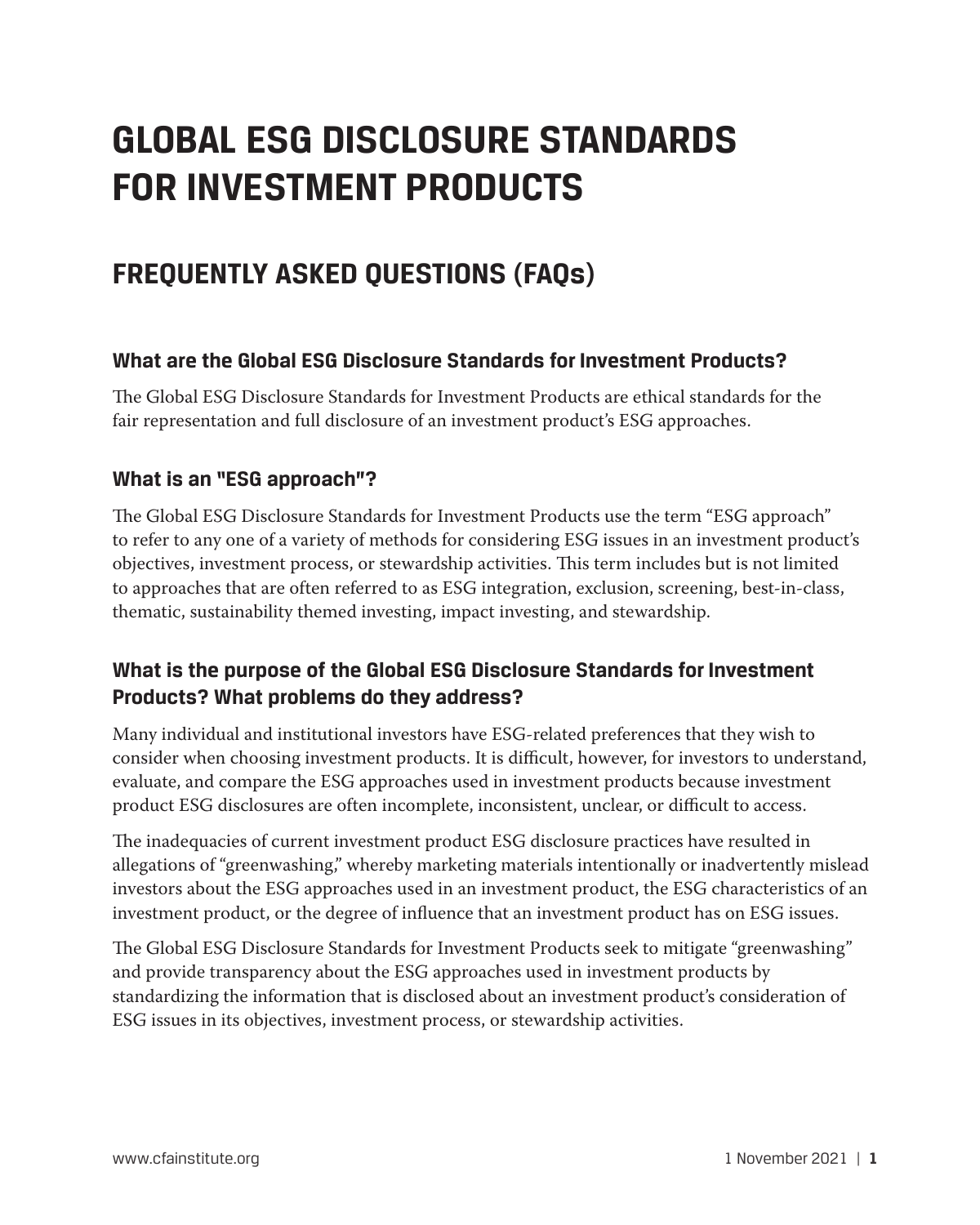#### **Do the Global ESG Disclosure Standards for Investment Products include requirements for naming, labeling, or classifying investment products?**

No. The Global ESG Disclosure Standards for Investment Products use the term "ESG" as a descriptor to distinguish information, issues, and approaches that are connected in some form to the environment, society, and corporate governance from information, issues, and approaches that are not connected. The Standards do not use the term "ESG" as a descriptor to distinguish between different types of investment products, nor do they offer any criteria or guidance for what is or is not an "ESG" investment product, a "responsible" investment product, or a "sustainable" investment product.

#### **Are the Global ESG Disclosure Standards for Investment Products applicable to all investment products?**

The Global ESG Disclosure Standards for Investment Products have been designed to accommodate the full range of investment vehicles, asset classes, and ESG approaches offered in markets around the world.

An investment product does not need to be named, labeled or classified as an "ESG" investment product for the Standards to apply. For example, many traditional investment products systematically consider financially material ESG information in investment decisions. The Standards have disclosure requirements pertaining to this ESG approach.

Some investment products do not use any ESG approaches. The Standards are not applicable to such investment products.

# **How do the Global ESG Disclosure Standards for Investment Products differ from regulations and other standards that address investment product ESG disclosures?**

The Global ESG Disclosure Standards for Investment Products are designed to accommodate the full range of investment vehicles, asset classes, and ESG approaches offered in markets around the world. Regulation is inherently limited by geopolitical boundaries and does not always comprehensively cover all participants within a market. The disclosure frameworks developed by other organizations prior to the development of the Standards (e.g., the European SRI Transparency Code [for European retail funds], the Operating Principles for Impact Management [for impact strategies], and the INREV Sustainability Reporting Guidelines [for non-listed real estate strategies]) address only certain types of investment vehicles, asset classes, and ESG approaches. By addressing the full range of investment vehicles, asset classes, and ESG approaches offered in markets around the world, the Standards provide a harmonized, global approach to investment product ESG disclosures.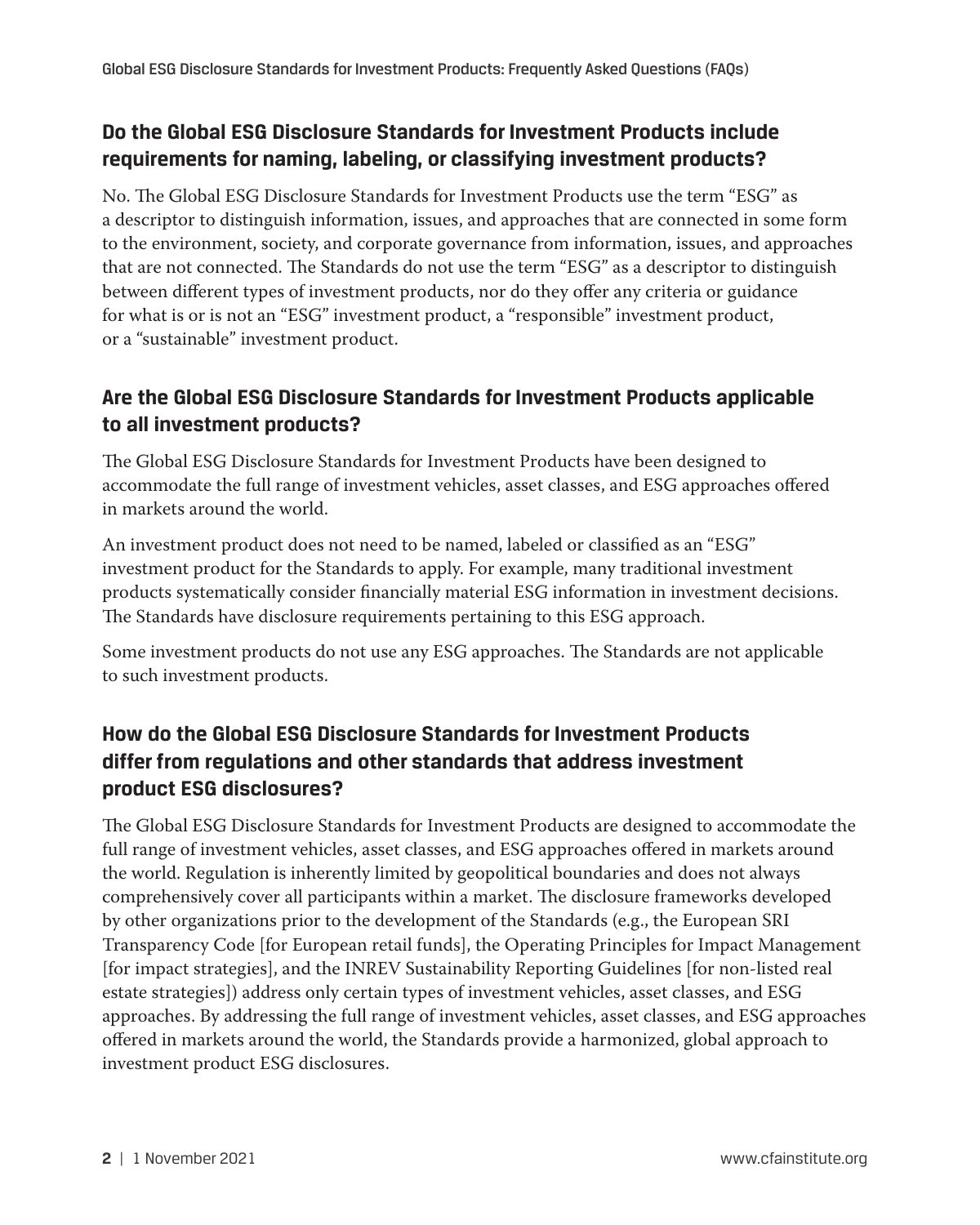Appendix D of the Standards provides more detail about the Standards' relationship to key regulations and voluntary standards. For information on how the disclosure requirements of the Standards compare to the European Union Sustainable Finance Disclosure Regulation regulations, please see the document titled "Sustainable Finance Disclosure Regulation (SFDR) Cross-Reference" on the [ESG Standards Webpage](https://www.cfainstitute.org/en/ethics-standards/codes/esg-standards).

#### **How does an investment manager make a "claim of compliance" with the Global ESG Disclosure Standards for Investment Products?**

When an investment manager chooses to apply the Global ESG Disclosure Standards for Investment Products to a specific investment product, it must prepare an ESG Disclosure Statement for that investment product. An ESG Disclosure Statement is a document that contains all of the disclosures required by the Standards that apply to a specific investment product. One of the required disclosures is a statement that the ESG Disclosure Statement (for a specified period) complies with the disclosure requirements of the Standards and that the investment manager has complied with the requirements of the Standards related to the preparation and presentation of the ESG Disclosure Statement. Provision 2.A.1.g of the Standards contains the exact wording that must be used.

The statement of compliance within an ESG Disclosure Statement does not imply that the investment manager has applied the Global ESG Disclosure Standards for Investment Products to all, or any other, of its investment products.

#### **Is independent assurance required to make a claim of compliance with the Global ESG Disclosure Standards for Investment Products?**

No. Independent assurance is recommended but not required. An investment manager may choose to have an independent third party provide assurance for one or more of its ESG Disclosure Statements.

#### **Does CFA Institute review investment managers' ESG Disclosure Statements?**

No. CFA Institute does not warrant the accuracy or quality of the content contained in any ESG Disclosure Statement, nor does CFA Institute endorse or promote organizations that use the Global ESG Disclosure Standards for Investment Products.

#### **Must an investment manager apply the Global ESG Disclosure Standards for Investment Products to all of its investment products?**

No. Compliance with the Global ESG Disclosure Standards for Investment Products is voluntary. An investment manager may choose the investment products to which it applies the Standards.